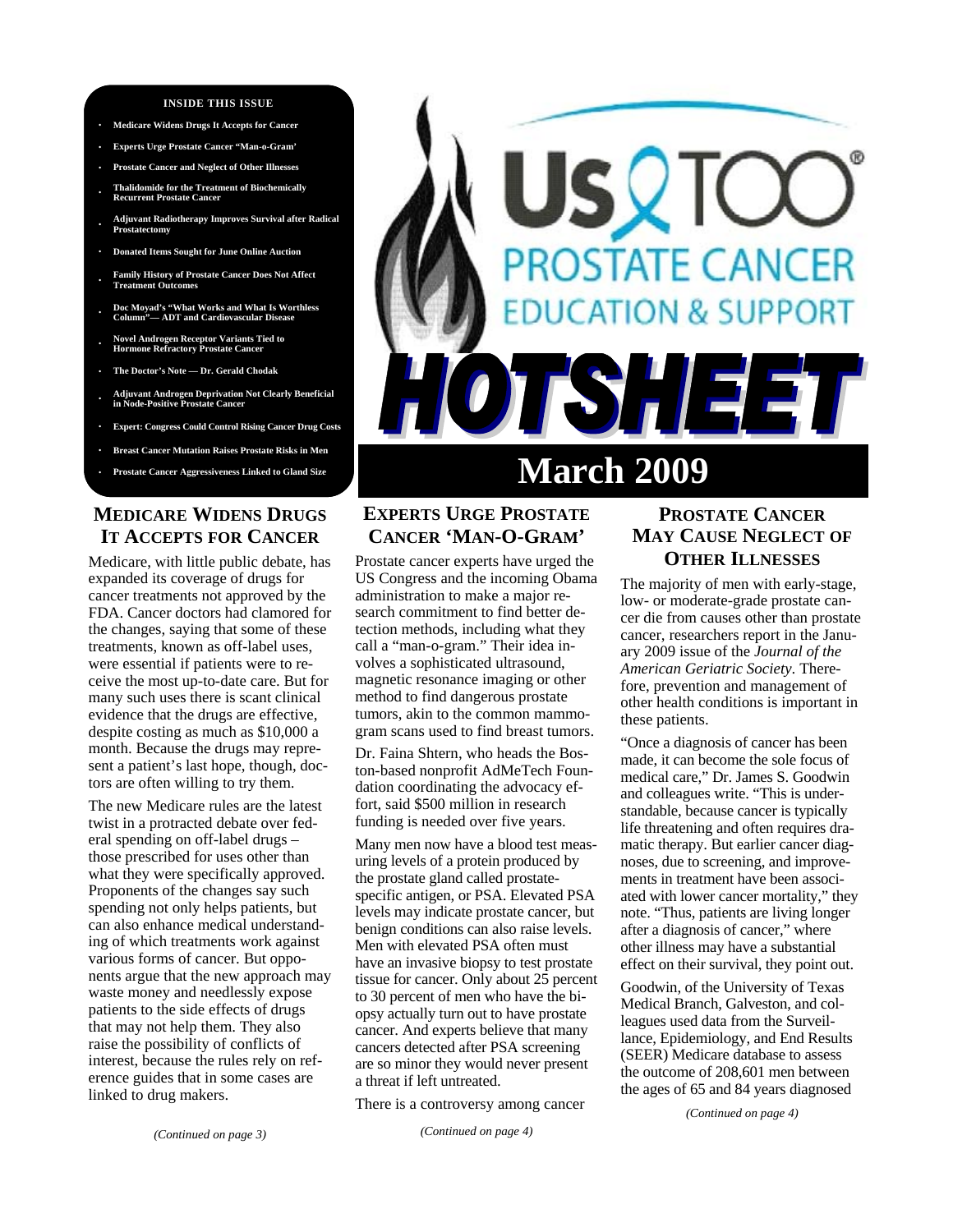#### **PROSTATE CANCER PATIENT SUPPORT - CALL 1-800-80-US TOO, OR GO TO <WWW.USTOO.ORG>**



5003 FAIRVIEW AVE. DOWNER'S GROVE, IL 60515 PHONE: (630) 795-1002 / FAX: (630) 795-1602 WEBSITE: WWW.USTOO.ORG

COPYRIGHT 2009, US TOO INTERNATIONAL, INC.

# **THALIDOMIDE FOR THE TREATMENT OF BIOCHEMICALLY RECURRENT PROSTATE CANCER**

Thalidomide may have use in the treatment of men who have biochemical recurrence of prostate cancer or a rise in their prostate-specific antigen (PSA) count after definitive therapy, according to a new randomized study from the National Cancer Institute published online 23 January 2009 in the *Journal of Urology* (Vol. 181, pp.1104-13).

In this population, the use of thalidomide was associated with an increase in PSA progression-free survival after intermittent androgen-deprivation therapy (ADT). The median time to a new PSA increase was 17.1 months for thalidomide (vs 6.6 months for placebo) in the second phase of the study's crossover design. The effect occurred despite the fact that thalidomide, which has antiangiogenic activity, had no effect on testosterone, note the study authors, led by William D. Figg, PharmD, head of the Molecular Pharmacology Section of the Center for Cancer Research at the National Cancer Institute, in Bethesda, MD.

However, the use of ADT against "biochemical recurrence" was questioned in an accompanying editorial comment. "PSA relapse after definitive therapy is common and is often associated with an excellent prognosis," writes Tomasz M. Beer, MD, associate professor of medicine in the Division of Hematology and Medical Oncology at the Oregon Health and Science University Cancer Institute, in Portland, OR. "Hormonal therapy has not been shown to improve overall survival or delay clinically meaningful events in this setting."

But the researchers point out that intermittent ADT is "increasingly being used in patients with biochemical recurrence," and there might be "a role for instituting early treatment," they suggest. In outlining their rationale for the study, the authors further explain that there is some research that suggests that ADT is better sooner rather than later. "The increasing use of ADT is based on studies suggesting clinical benefit in patients with early-stage prostate cancer treated earlier with ADT compared to those receiving it

later in the disease course."

Dr. Figg and colleagues also note that the efficacy of antiangiogenic agents, such as thalidomide, is likely to be the greatest early on, when the disease burden is minimal. The drug was previously shown to be effective in combination with chemotherapy against metastatic prostate cancer (*Clinical Cancer Research* Vol. 7, p. 1888, 2001 and the *Journal of Clinical Oncology* 2004; Vol. 22, pp. 2532, 2004) and, thus, was a candidate for treatment in earlier-stage disease, they suggest.

All patients in the study had androgendependent adenocarcinoma of the prostate and 2 consecutively increasing PSA counts after local definitive therapy with radical prostatectomy, radiation therapy, or cryosurgery. In phase A of the analysis, 147 patients were initially administered gonadotropin-releasing hormone agonists (GnRH-A) for 6 months, and subsequently received thalidomide or placebo. GnRH-A generally consisted of leuprolide (22.5 mg every 3 months) or goserelin (10.8 mg every 3 months). For patients in phase A, the median time to PSA progression for those taking thalidomide was 15 months, compared with 9.6 months for those taking placebo ( $P = 0.21$ ).

Once patients had PSA progression, defined by an increasing PSA greater than 5 ng/mL or reaching a minimum of 1 ng/mL, they were retreated with a GnRH-A for another 6 months, and then crossed over to the opposite treatment. This was phase B, which was completed by 88 patients. The median time to PSA progression during phase B for the thalidomide group was 17.1 months, and for the placebo group was 6.6 months ( $P = 0.0002$ ).

Thalidomide had no grade 3 or 4 toxicities that occurred in more than 5% of patients. Grade 2 hot flashes occurred in nearly half of the men in both the thalidomide and placebo groups, likely because of the ADT. The second most common side effect was grade 2 constipation, occurring in 41% of drugtreated men and in 16% of placebo-

*(Continued on page 7)*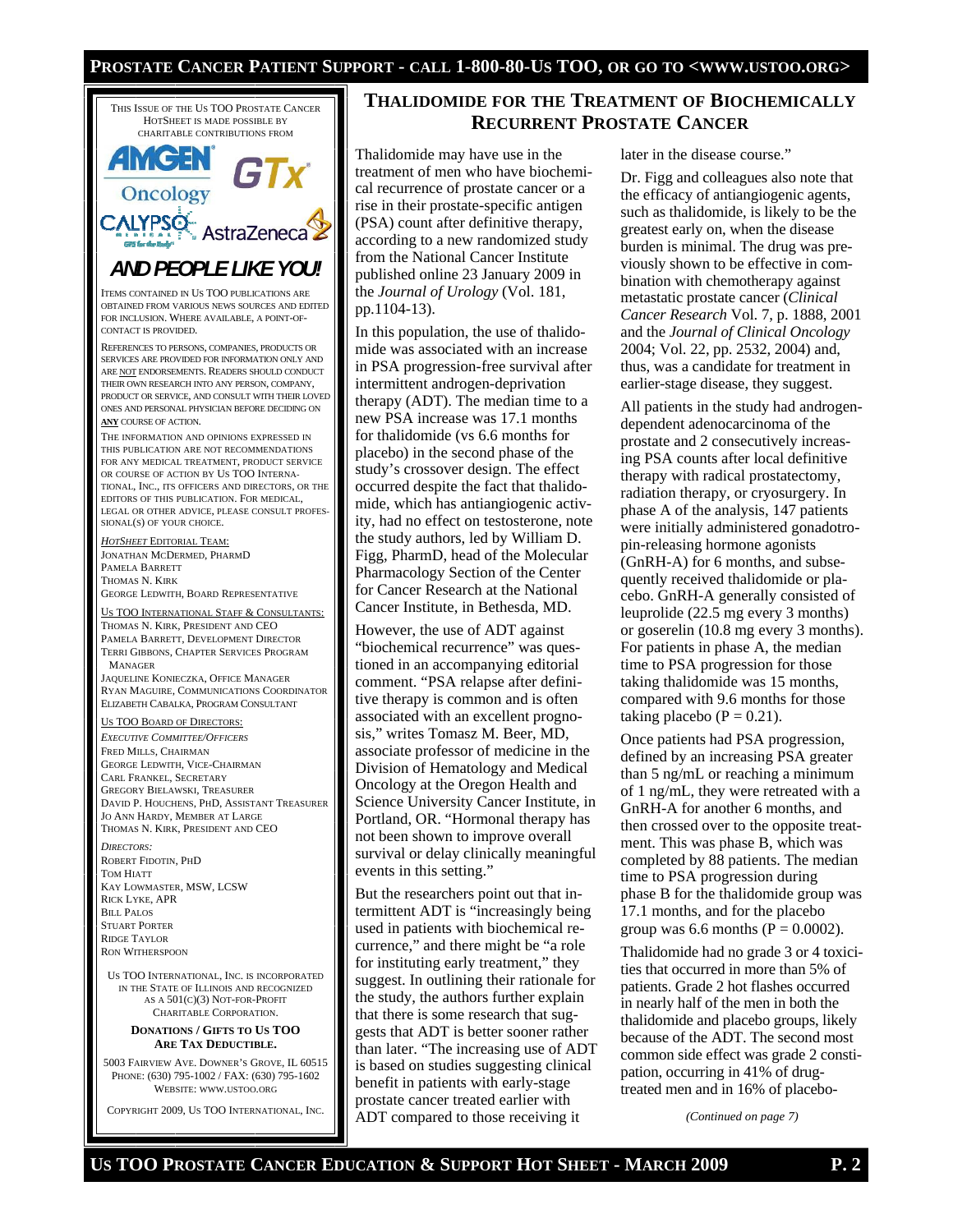#### **MEDICARE WIDENS DRUGS IT ACCEPTS FOR CANCER**

*(Continued from page 1)* 

The new policy, which took effect in November, makes it much easier to get even questionable treatments paid for, critics of the changes say. Medicare is providing "carte blanche in treatment for cancers," said Steven Findlay, a health policy analyst for Consumers Union. He said overly expansive coverage encourages doctors to use patients as guinea pigs for unproved therapies. It is unclear how much precedent Medicare's new rules might have on private insurers, which often follow the agency's lead on paying for drugs.

Medicare officials defend the new policies, saying they respond to cancer doctors' concerns that the agency has been too slow to recognize promising new off-label treatments. Dr. Steve Phurrough, who has overseen coverage for the agency since 2003, noted that a 1993 federal law gave Medicare specific authorization to cover some unapproved uses of cancer drugs.

"Congress wanted a lesser level of evidence," Dr. Phurrough said. The question of what is adequate evidence is "not a line in the sand," he said. "It's a broad stripe in the sand." The American Society of Clinical Oncology, which represents cancer doctors, has hailed the new rules, saying they will ensure that the appropriate offlabel uses are covered.

In 1993, Congress had authorized three reference guides – or compendiums – for Medicare, all published by not-for-profit organizations. The writers and editors of these compendiums, who work completely outside the federal government, scan the medical literature and evaluate the evidence in making their recommendations.

But by 2007 two had stopped publishing, leaving Medicare with a single compendium. The new rules expand the number of compendiums Medicare relies on for determining which offlabel uses of cancer drugs to cover. Under the old rules, Medicare representatives were supposed to consult the compendiums but also use their own discretion in interpreting the guides' recommendations. The new rules essentially delegate the decision to guides Medicare has selected, even when there is little clinical evidence

behind a particular recommendation. As long as at least one of them recommends a cancer treatment, Medicare is essentially obliged to pay for it – unless one of the other guides specifically advises against it.

And some of these new compendiums have close financial ties to the drug industry, according to the draft of a report Medicare commissioned last year after Congress raised questions about possible conflicts of interest. The draft was completed in October, with a final version to be released soon. The draft criticizes the new rules for essentially taking most decisions about off-label cancer drugs out of Medicare's hands, even when the agency is aware of potential conflicts. The guide's recommendation, the report says, "becomes the final word."

Many oncologists say they needed greater flexibility in using cancer drugs because it can take months or years for a new use to be approved by the FDA. They cite the example of Celgene's drug thalidomide, now a mainstay treatment for multiple myeloma, which was prescribed only offlabel for years before the FDA formally approved it for that use.

And in the case of rare types of cancer, there may be so few potential patients that companies have little financial incentive to undergo the formal FDA process of drug approval. For example, only two drugs are FDA approved for treating brain cancer, and cancer doctors say they need the ability to try other drugs or other combinations of treatments. "To arbitrarily stop after two drugs to me is ludicrous," especially for younger patients, said Dr. Virginia Stark-Vance, a solo practitioner in Dallas and Fort Worth. She said one of her brain cancer patients had been kept alive for 10 years by off-label use of irinotecan, the ninth drug the patient tried.

Medicare officials acknowledge that some of the potential conflicts need to be addressed. But they say they have confidence in the guides they have chosen. "We had significant conversations with all the companies," Dr. Phurrough said.

*The New York Times, 27 January 2009* 

# **ADJUVANT RADIOTHERAPY IMPROVES SURVIVAL AFTER RADICAL PROSTATECTOMY**

In a multi-institution study, Ian M. Thompson, MD and colleagues at the University of Texas Health Science Center at San Antonio demonstrated that adjuvant radiotherapy significantly improves survival after radical prostatectomy in patients with advanced prostate cancer. In this study of 425 men with aggressive prostate cancer initiated in 1988, 211 were observed after surgery for signs of recurrence, and 214 received adjuvant radiotherapy shortly after surgery. Unlike most studies which have based results on PSA recurrence, this study's endpoint was development of metastatic disease.

When data were most recently evaluated in 2008 after an average 12.7 year follow-up, radiation was found to significantly reduce the risk of metastases by 29% and significantly improved survival by 28%. In addition to the most important outcomes of prostate cancer (metastases and survival), the risk of a detectable PSA after surgery (the first evidence of disease recurrence) was reduced by 58% and delayed by more than 7 years. The authors found that all risk groups studied appeared to benefit.

Radiation therapy also significantly reduced the need for hormone therapy after surgery, a treatment which can have profound negative impacts on quality of life. Using measures of quality of life, the study found increases in patients' urinary and bowel symptoms in the radiotherapy group at six weeks and two years, but these differences subsequently disappeared.

Dr. Thompson commented that "Adjuvant radiotherapy within 18 weeks after radical prostatectomy in a man with pT3N0M0 prostate cancer significantly reduces the risk of PSA recurrence, metastasis and the need for hormonal therapy, and significantly increases survival. All of the approximate 30,000 men each year that face this condition should be informed of the results of this study."

*Journal of Urology, 22 January 2009*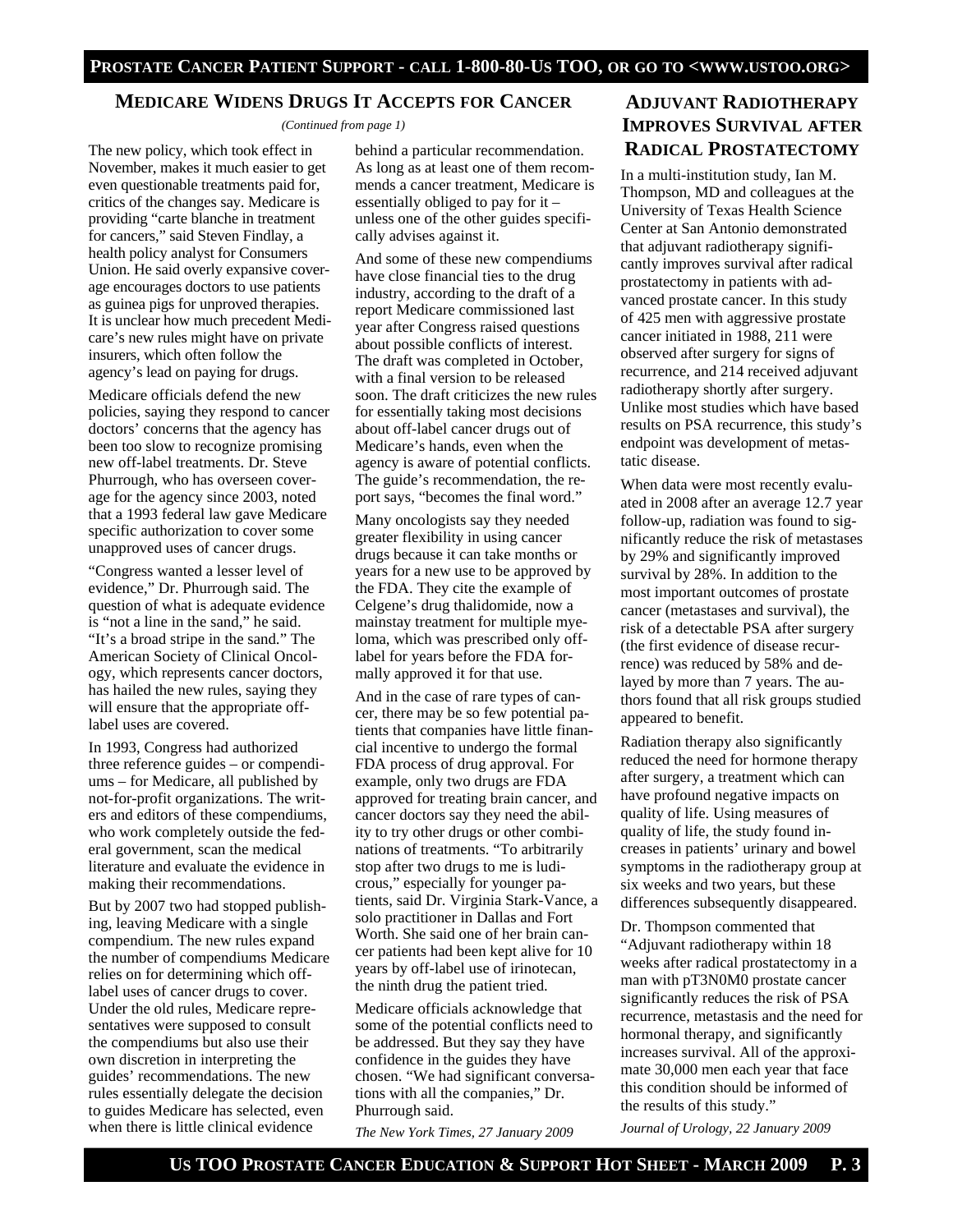#### **PROSTATE CANCER 'MAN-O-GRAM'** *(Continued from page 1)*

researchers about whether PSA screening actually saves lives, with many arguing that it leads to unnecessary surgical and radiation treatment for minor cancers, causing negative side effects. And because there is no reliable imaging technique to guide the selection of tissue for the biopsies, doctors take random plugs of prostate blindly and may miss tumors.

"Right now what is done essentially is barbaric," Shtern said in a telephone interview. "We need to be able to find the cancers that are there that are going to be significant – and only target those," stated Dr. Thomas Wheeler of Baylor College of Medicine in Houston, one of the experts, interviewed.

#### **NEGLECTING ILLNESSES**

*(Continued from page 1)* 

with prostate cancer from 1988 through 2002. Overall, 59.1 percent of the entire group had early-stage prostate cancer with low- to moderate-grade tumors.

The mortality in these patients was similar to that of men the same age without prostate cancer. Among the men with early-stage, low- or moderate-grade tumors, mortality from prostate cancer was 2.1 percent versus 6.4 percent from heart disease, and 3.8 percent from other cancers.

The "substantial effect" of other illnesses on survival and the high mortality rate from causes other than prostate cancer may have important implications, Goodwin's team notes.

Treatment decisions for localized prostate cancer should consider life expectancy based on age and the contribution of other conditions to the patient's mortality, they note. Also, the decision to use androgen deprivation therapy, which is now commonly used to treat even early-stage prostate cancer, must be made carefully if another significant illness is present. With this approach, androgen, a male sex hormone that can stimulate prostate growth, is blocked.

Overall, they conclude that older men with early-stage prostate cancer "would be well served by an ongoing focus on screening and prevention of cardiovascular disease and other cancers."

*Reuters Health, 27 January 2009* 

More than two dozen experts from institutions including Johns Hopkins University, Harvard Medical School, the University of Chicago, the University of Miami and Stanford University, joined the effort. They signed letters to Congress and the US National Institutes of Health saying more accurate imaging technology would lead to better guidance for diagnosis, biopsy and minimally invasive treatment.

Shtern said there needs to be a better initial screening test than the PSA test, perhaps a new blood or urine test focused on another biological indicator of prostate cancer.

*Reuters, 14 January 2009* 

## **DONATED ITEMS SOUGHT FOR JUNE 2009 US TOO ONLINE AUCTION**

Us TOO International will host our fourth annual online auction, June 8- 23, ending the Tuesday after Father's Day weekend, to honor fathers who either have had prostate cancer or who are trying to stay prostate-healthy.

In advance of the auction, Us TOO is seeking donated items from individuals, companies and chapters for bid. Ideas for items can range anywhere from tickets to a professional sports event or show, a flat screen TV, an iPod, a unique or limited edition item, collectibles, gift baskets, etc. Think what appeals to consumers. Think what appeals to you! A range of price points are needed. Items could appeal to men, women, young adults or children.

For each item donated, the following information is needed: a photo, short description, regular price or value, and name of the item donor if he/she wants to be recognized.

To donate an item, please contact Ryan Maguire at ryan@ustoo.org or by phone at 630-795-1002.



# **FAMILY HISTORY OF PROSTATE CANCER DOES NOT AFFECT TREATMENT OUTCOMES**

In a first of its kind study, a first-degree family history of prostate cancer has no impact on the treatment outcomes of prostate cancer patients treated with brachytherapy (also called seed implants), and patients with this type of family history have clinical and pathologic characteristics similar to men with no family history at all, according to a January 1st study in the *International Journal of Radiation Oncology*.

According to the American Cancer Society, many patients diagnosed with prostate cancer have some type of family history of the disease. Men with a family history do have an increased risk of developing the disease, but there is conflicting data on how family history impacts treatment outcomes.

In the study, researchers at Mount Sinai School of Medicine in New York sought to determine if having a familial history of prostate cancer, which is defined as a clustering of prostate cancer cases within a family, had an impact on the prognosis of men treated with brachytherapy for clinically localized prostate cancer.

Researchers followed 1,738 prostate cancer patients, of which 187 had a family history of prostate cancer in a first-degree relative, for a median of 60 months. They found that in low-, intermediate- and high-risk groups, family history had little to no prognostic significance in men treated with brachytherapy. Previous studies done using external beam radiation therapy or radical prostatectomy had similar findings.

"This information is relevant for both physicians and patients with new diagnoses as they embark on complex treatment decisions," said Christopher A. Peters, MD, lead author and a radiation oncologist at Northeast Radiation Oncology Center in Dunmore, PA (chief resident at Mount Sinai at the time of the study).

"Now patients with a family history of prostate cancer can be confident that they have the same outcomes as patients with sporadic disease, regardless of the treatment modality they chose." *Science Daily, 2 January 2009* 

US TOO PROSTATE CANCER EDUCATION & SUPPORT HOT SHEET - MARCH 2009 P.4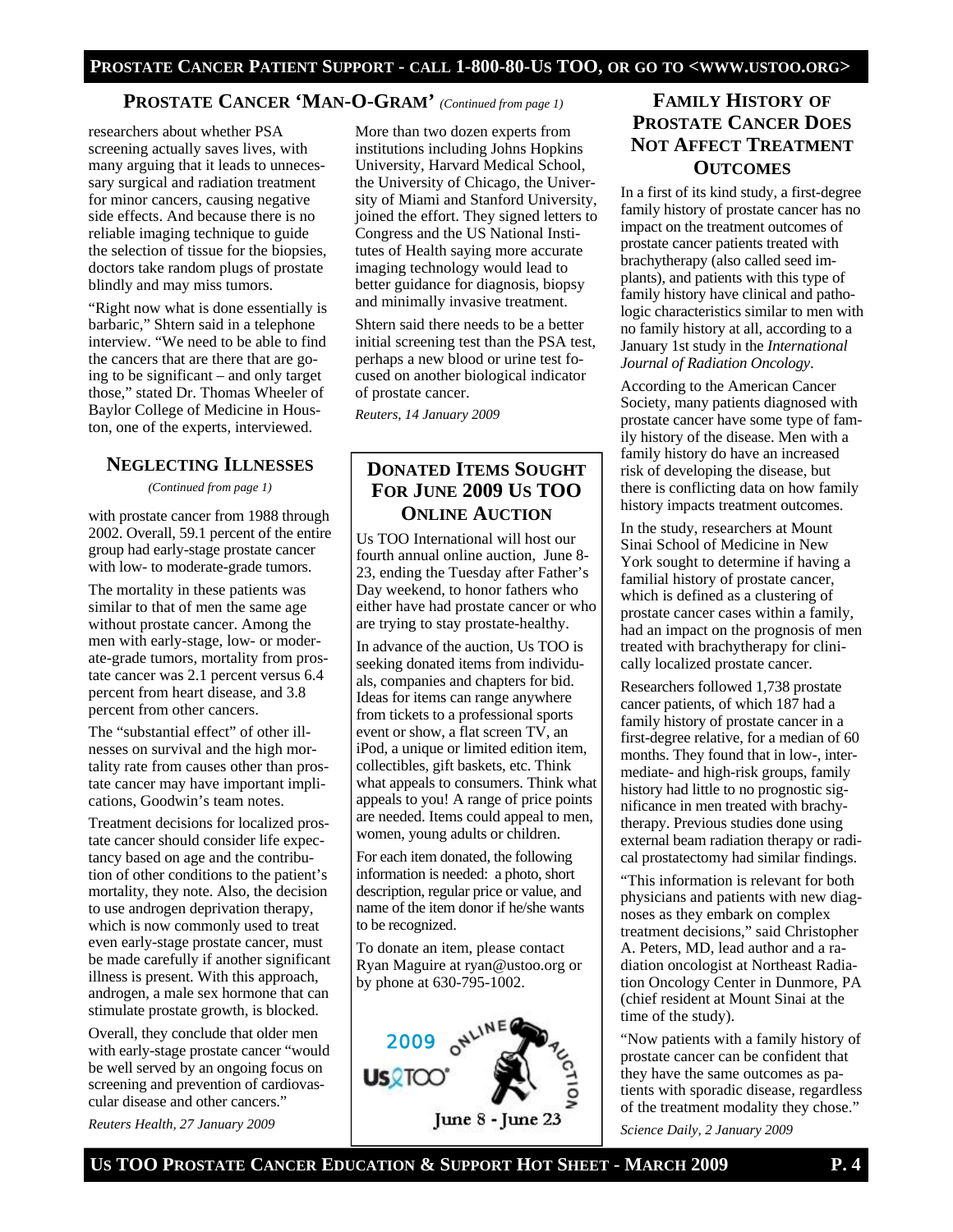# **DOC MOYAD'S WHAT WORKS & WHAT IS WORTHLESS COLUMN ALSO KNOWN AS "NO BOGUS SCIENCE" COLUMN**

**"Androgen deprivation therapy causes cardiovascular disease? Maybe not!"** 

Mark A. Moyad, MD, MPH University of Michigan Medical Center, Department of Urology

#### **Bottom Line:**

#### perceived.

Androgen Deprivation Therapy (ADT) does not appear to increase the risk of cardiovascular death in men with locally advanced prostate cancer. The adverse effects of ADT require close monitoring, but the apparent risk of cardiovascular death may have been overestimated.

ADT, especially LHRH agonists have been around for over 20 years, and the issue is no longer whether or not they reduce the risk of death from prostate cancer (we know they do). The current issue is the potential side effects, some minor, and some major that may occur with long-term use of these products.

The largest concern has to be whether or not ADT increases cardiovascular mortality. This issue goes round and round and is debated, but where is the real evidence ladies and germs? (That is a tribute to my 12-grade biology teacher that use to always say that!)

Researchers analyzed retrospectively the risk of death from cardiovascular causes from the famous randomized trial RTOG 92-02. This trial primarily compared the impact of short (4 months) versus long-term (28 months) ADT in men with locally advanced prostate cancer receiving radiation treatment. The average age of the men was 70 years and follow-up was approximately 8.1 years and 185 cardiovascular deaths occurred during the trial, and 765 total deaths (24%) occurred out of a total of 1554 men that began the trial. $<sup>1</sup>$ </sup>

At 5 years, there was no significant difference in cardiovascular deaths between the long (5.9%) and shortterm (4.8%) ADT arms. Age, diabetes or previous cardiovascular disease were more important predictors of cardiovascular mortality, but ADT duration was not associated with cardiovascular mortality regardless of how the definition of heart disease was In fact, significantly more patients in the long-term ADT arm (30%) began the trial with a history of cardiovascular disease compared to the short-term arm  $(25\%, p=0.03)$ , but there was still no difference in cardiac deaths with ADT. In addition, all randomized trials or prospective studies completed thus far have currently been unable to find a significant or consistent increase risk of cardiovascular mortality with ADT.

However, it is true that ADT may cause weight gain, glucose changes and possibly triglyceride increases, so this may increase the risk of what is known as "metabolic syndrome" and heart disease, especially in a high-risk cardiac patient.

Regardless, as long as cardiovascular disease is the number 1 cause of death in men with and without prostate cancer, I have always believed that men treated for localized or locally advanced prostate cancer need to do whatever is needed to reduce their risk of cardiovascular disease and death to as close to zero as possible. This means low cholesterol and blood pressure, regular aerobic exercise, weight lifting, good diet, good beer blah, blah, blah – you've already heard it from me enough times so I will end here!

#### Reference:

- 1. Efstathiou JA, Bae K, Shipley WU, Hanks GE, Pilepich MV, Sandler HM, Smith MR. Cardiovascular mortality and duration of androgen deprivation for locally advanced prostate cancer: analysis of RTOG 92-02. *Eur Urol* **54**:816-24, 2008.
- **PS** If the Michigan basketball team gets a bid to the NCAA basketball tournament, I will buy everyone at the Us TOO home office a beer.

# **NOVEL ANDROGEN RECEPTOR VARIANTS TIED TO HORMONE-REFRACTORY PROSTATE CANCER**

In a report in the January 1st issue of *Cancer Research* (Vol. 69, pp. 1-7, 2009), the researchers describe the discovery of seven novel androgen receptor (AR) variants that are prevalent in hormone-refractory prostate cancer. They focused their attention on the two most abundantly expressed variants, AR-V1 and AR-V7. AR-V1 and AR-V7 mRNA "showed an average 20-fold higher expression" in 25 hormone-refractory prostate cancer tissue specimens when compared with 82 hormone-nave prostate cancer specimens ( $p < 0.0001$ ), Dr. Jun Luo and colleagues report from The Johns Hopkins University School of Medicine, Baltimore, MD.

A subset of hormone-nave prostate cancer specimens expressed AR variants at levels comparable with those in hormone-refractory prostate cancer specimens, and elevated AR-V7 expression predicted biochemical recurrence (indicated by PSA levels) after surgery, they also report.

The team generated polyclonal antibodies against AR-V7 and found that these antibodies detected the AR-V7 protein "frequently" in hormonerefractory prostate cancer specimens but rarely in hormone-nave prostate cancer specimens. In lab-grown androgen-depleted prostate cancer cells made to produce only the AR-V7 variant, AR-V7 was constitutively active in driving the expression of at least 20 androgen-responsive genes.

"This study uncovered the genetic codes of multiple new androgen receptors that somehow manage to keep the androgenic signaling pathway going without being tagged by androgens Dr. Luo noted." This discovery may help us better understand why prostate cancer cells escape hormone treatment, designed to interrupt the androgenic signaling pathway, and eventually become refractory to therapies," he added.

"These new receptors may be targeted for developing assays to predict and track the effectiveness of hormone therapy or used to develop new drugs."

*Reuters Health, 7 January 2009*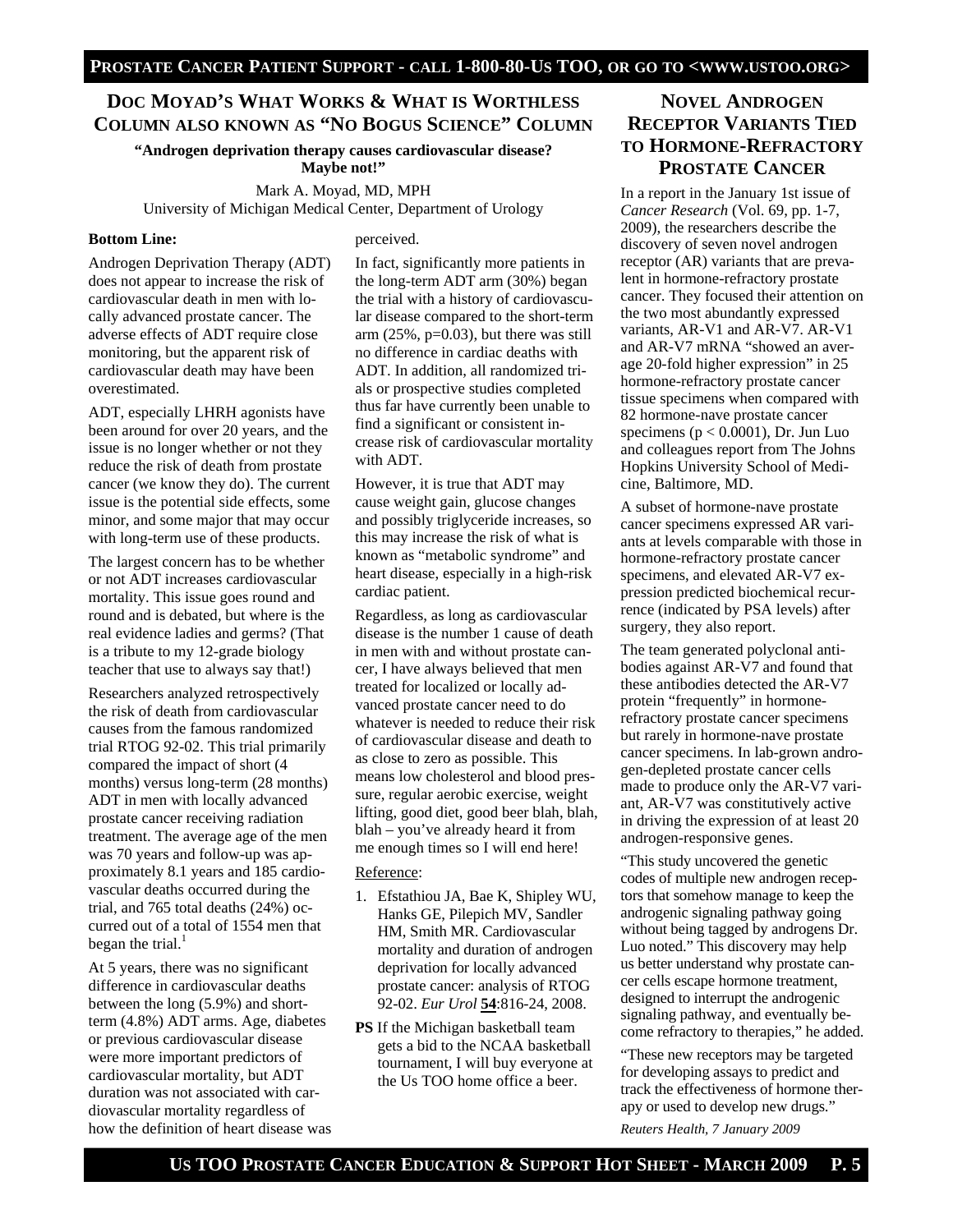# **THE DOCTORS NOTE**

Dr. Gerald Chodak

This month's *HotSheet* shows us that politics also extends into the medical arena. An issue likely to affect men with prostate cancer is the decision by Medicare to cover off label use of drugs used to treat cancer. For patients no longer responding to approved medications, this offers the opportunity to receive medications that have not gone through proper scientific studies yet may still be helpful in some cases. However, aside from the large federal expense that may result, the real downside to this policy is that it will discourage patients from participating and doctors from performing proper clinical studies aimed at determining if the drugs really are effective work for the off-label disease. In the end, some patients may benefit but many more will be worse off by receiving medications that do not significantly improve survival.

One example is the use of Thalidomide which has some new data from a randomized study (p2) showing it increases PSA progression free survival in men with PSA recurrent disease. Some would argue that this evidence is enough to justify its being used routinely in this disease. And yet, many of the men enrolled in this study were unlikely to ever need treatment and PSA recurrence is still not correlated with an improvement in survival. With the new Medicare funding rule, doctors are likely to increasingly use Thalidomide and avoid having patients enroll in studies aimed at determining if it improves survival or delays metastases.

A second issue is the appeal for funding a search for a 'man-o-gram' to determine if expensive ultrasound or MRI imaging will do for men what the mammogram does for women, namely screen for prostate cancer. This is certainly to be controversial given the unresolved controversy over screening for prostate cancer using the PSA which has been under investigation for nearly 13 years and has not yet proven that it saves lives. Given the HUGE budget deficits we are facing, will this added expense be a worthwhile use of taxpayer dollars over other health efforts, especially for men over 50 who have prostate cancer yet never know the even have the disease?

Another controversy brought out this month is the question whether immediate ADT improves survival in men found to have lymph node metastases following radical prostatectomy. A retrospective, uncontrolled study was recently published that showed it did not improve survival. To date, only one prospective randomized study has been published and it did show a significant improvement. Although that study was criticized for not enrolling its intended number of patients, it still is the best information available and the design of this new report is so full of potential biases it does not serve as a valid refutation of the previous report. Until a new proper randomized study is performed (which is certainly warranted), patients should still be told that immediate hormone therapy is the best way to prolong their survival if they are found to have lymph node metastases.

A very important finding is the latest update on a prospective study aimed at determining if men with tumor outside the capsule at surgery (pT3 disease) benefit from post-operative radiation. Until now, this study did not show an improvement in survival, but with further follow-up of more than 12 years survival was indeed increased. This finding means that men with pT3 disease can now be counseled that radiation is truly worthwhile in this setting. Yet again, this study is evidence of the need to study these questions using a proper study design.

Lastly, interesting data about the breast cancer genes BRCA1 and BRCA2 may stimulate further research into determining which men screened for prostate cancer are good or bad candidates for expectant/ delayed therapy. These genes are helpful for identifying which women have aggressive breast cancer. The new finding suggests that if these genes are present in men with prostate cancer, the disease is more aggressive, meaning that they would not be good candidates for conservative therapy. This finding needs to be studied in those men around the country who have not received definitive therapy to see if the finding has real merit. If so, it could be a major step forward in selecting the right men for aggressive treatment.

# **ADJUVANT ANDROGEN DEPRIVATION NOT CLEARLY BENEFICIAL IN NODE-POSITIVE PROSTATE CANCER**

In men with node-positive prostate cancer, beginning or deferring adjuvant androgen deprivation therapy (ADT) after surgery does not appear to significantly impact survival, according to a report in the January issue of the *Journal of Clinical Oncology* (Vol. 27, pp. 100-5, 2009).

Dr. Yu-Ning Wong at the Fox Chase Cancer Center in Philadelphia and colleagues came to this conclusion after analyzing Surveillance, Epidemiology and End Results (SEER) and Medicare data on 731 men who underwent radical prostatectomy between 1991 and 1999 and had positive regional lymph nodes.

There was no statistically significant difference in overall survival between the 209 men who received ADT within 120 days after surgery and the 522 men who did not. There was also no statistically significant survival differences with 90, 150, 180, and 365 days as the adjuvant therapy definition, according to the researchers.

"Our study highlights the significant uncertainty that surrounds the role of adjuvant therapy for men with highrisk, localized prostate cancer," the authors write.

They point out that while ADT has not been effective when performed prior to prostatectomy, it "has a well-defined role" in patients with locally advanced prostate cancer who are receiving definitive radiation therapy. "This apparent dichotomy may support an interaction between radiation therapy and ADT," they speculate. "This may also explain the lack of benefit of adjuvant ADT seen in this study."

Dr. Wong and colleagues acknowledge that the findings of this observational study should be validated in a prospective study. Nevertheless, they add, "We believe that these results add to the currently available data and should help treatment decisions, especially in patients who are concerned about ADT-associated toxicity."

*Reuters, 31 December 2008*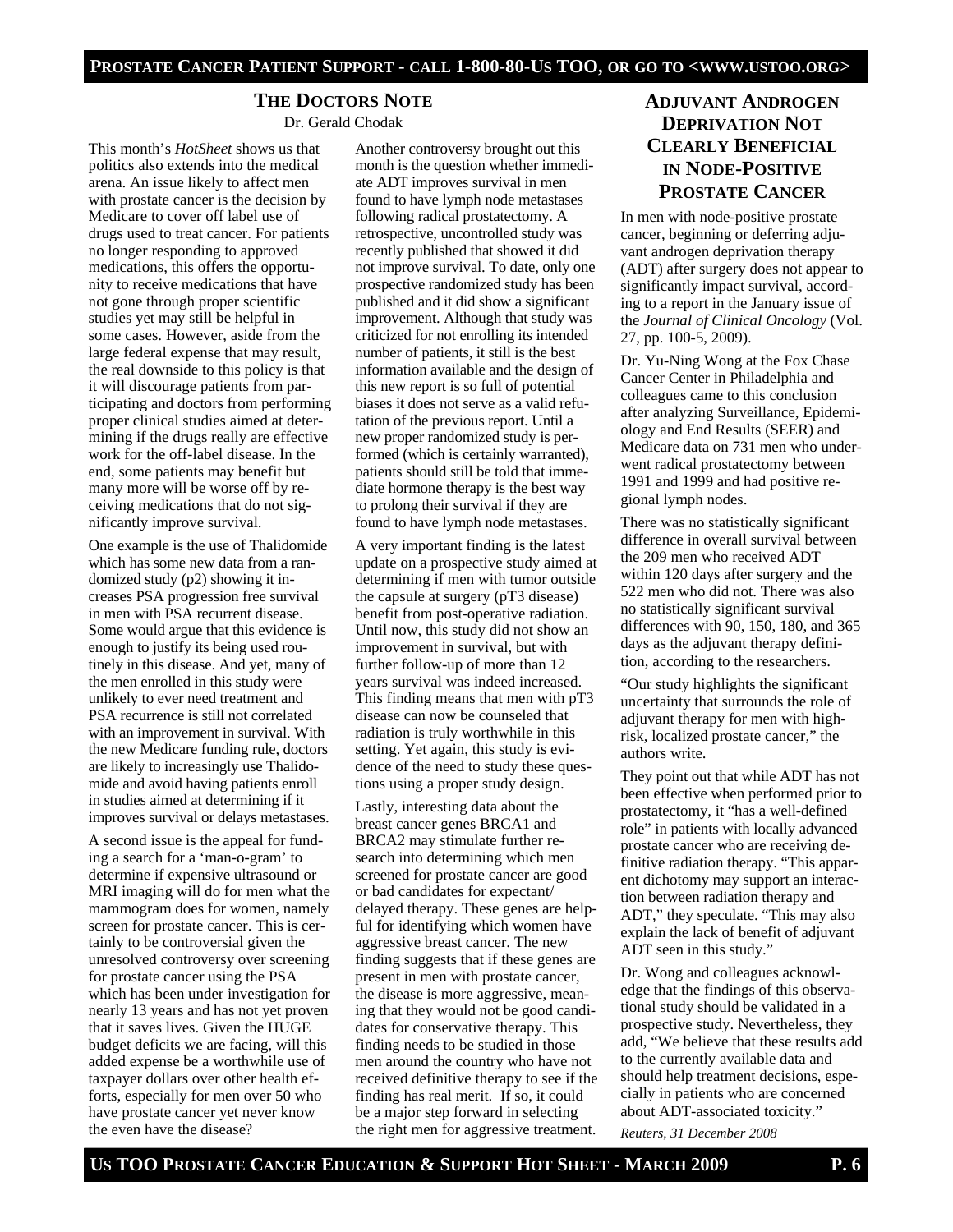#### **PROSTATE CANCER PATIENT SUPPORT - CALL 1-800-80-US TOO, OR GO TO <WWW.USTOO.ORG>**

#### **ADVOCACY ALERT**

Thomas N. Kirk, President & CEO, Us TOO International

As you know, Us TOO's mission and priorities are summarized in our SEA Blue campaign to Support, Educate and Advocate. I am sure you have noted change is in the air in Washington, DC now that President Obama has been sworn in and the  $111<sup>th</sup>$  Congress is in session. How do we plan to have impact for Prostate cancer in this new environment?

One way is that the Prostate groups are working more closely together than ever before, and we are asking all of us to get more involved during 2009. Look for more advocacy information and resources from emails, websites and in newsletters like the *HotSheet.* And take action where you feel comfortable to make your voice heard, voices need to be heard to impact funding levels.

You will be receiving information on priority areas of focus such as the DOD Congressionally Directed Medical Research Programs (CDMRP)**.**  Started in 1992, the CDMRP now administers programs funding breast cancer, prostate cancer, ovarian cancer, chronic myelogenous leukemia, neurofibromatosis, and tuberous sclerosis research. The Prostate Cancer Research Program at DOD is the only federal program that is 100% dedicated to prostate cancer research.

The prostate cancer community has struggled to conduct human clinical trials and level funding for the past 8 years (\$85 million from FY2002- FY2005 and \$80 million from FY2006-FY2009) combined with increases in indirect costs and other inflation-related issues have resulted in a net decrease in direct funding for prostate cancer research, and the program cannot directly fund clinical trials in fiscal year 2009.

As a sign of growing consensus, the Prostate cancer groups all agree to request that \$125 million be allocated to the Prostate Cancer Research Program at the Department of Defense in the months ahead when budget decisions are made.

Look for the information that is available on this priority advocacy issue, get informed and empowered so we can push for more research to find the solutions and answers we need.

# **EXPERT: CONGRESS COULD CONTROL RAPIDLY RISING CANCER DRUG COSTS**

The government today can do little to stop the rapid and dramatic rise in the cost of cancer drugs, which is forcing many patients to pay thousands of dollars out-of-pocket for treatment, according to an analysis published online on 27 January 2009 in *The New England Journal of Medicine*.

But Congress could change that, says author Dr. Peter Bach, a former senior policy adviser to the Centers for Medicare and Medicaid Services. The government pays for the bulk of cancer care, through programs such as Medicare, Medicaid and the Department of Veterans Affairs.

One way to control rising drug prices is to create a "comparative effectiveness center." Doctors at that center could determine which cancer drugs work best for particular patients – and which are a waste of money. Congress should allow the Medicare program to use this information when deciding which drugs to pay for, says Bach, an epidemiologist, pulmonary and critical care physician at Memorial Sloan-Kettering Cancer Center. If scientists find that several drugs work equally well, Medicare could negotiate with manufacturers to try to find the best price.

The Medicare program already makes these kinds of decisions for other conditions and drugs, such as treatments for emphysema, Bach says. The stimulus package being debated in the House of Representatives includes this kind of drug research center.

Download the full report at no cost at <http://content.nejm.org/cgi/content/ full/NEJMhpr0807774?query=TOC>. *USA Today, 27 January 2009* 

**THALIDOMIDE**

*(Continued from page 2)* 

treated men. Fatigue was also common, occurring in 19% of thalidomidetreated men and in 11% of placebotreated men. Larger studies with longer follow-ups are needed to determine the usefulness of thalidomide in this setting, note the study authors.

Despite his criticisms, Dr. Beer praised the researchers for the novel approach to treatment in the study and endorsed the idea of attempting to improve ADT. "Enhancement of hormonal therapy has great potential to improve outcomes in early- and latestage prostate cancer," he writes. The potential is greater than that of chemotherapy, he notes, which has a much lower median time to progression (about 6 months) than hormonal therapy, with its median time to progression ranging from 16 to 48 months.

Study coauthor Philip M. Arlen, MD, from the Laboratory of Tumor Immunology and Biology, NCI, NIH, in Bethesda, MD, has a financial interest or relationship with Neogenix Oncology. *Medscape, 28 January 2009* 

# **BREAST CANCER MUTATION RAISES PROSTATE RISKS IN MEN**

The so-called breast cancer genes BRCA1 and BRCA2 can raise the risk that a man who develops prostate cancer will get an aggressive form of the disease, US researchers recently reported. Certain mutations in the genes indicated a man was at risk of more aggressive cancer and should be treated right away, the team at the Albert Einstein College of Medicine of Yeshiva University said. Their study of 2,000 Jewish men shows the gene mutation, more common among Jews of European descent, might help show which men have a slow-growing tumor that may not need immediate treatment.

For their study, Burk and colleagues tested 979 men with prostate cancer and 1,251 men without it for BRCA1 and BRCA2, both rare genetic mutations known in women to raise the risk of breast and ovarian cancers consid- *(Continued on page 8)*